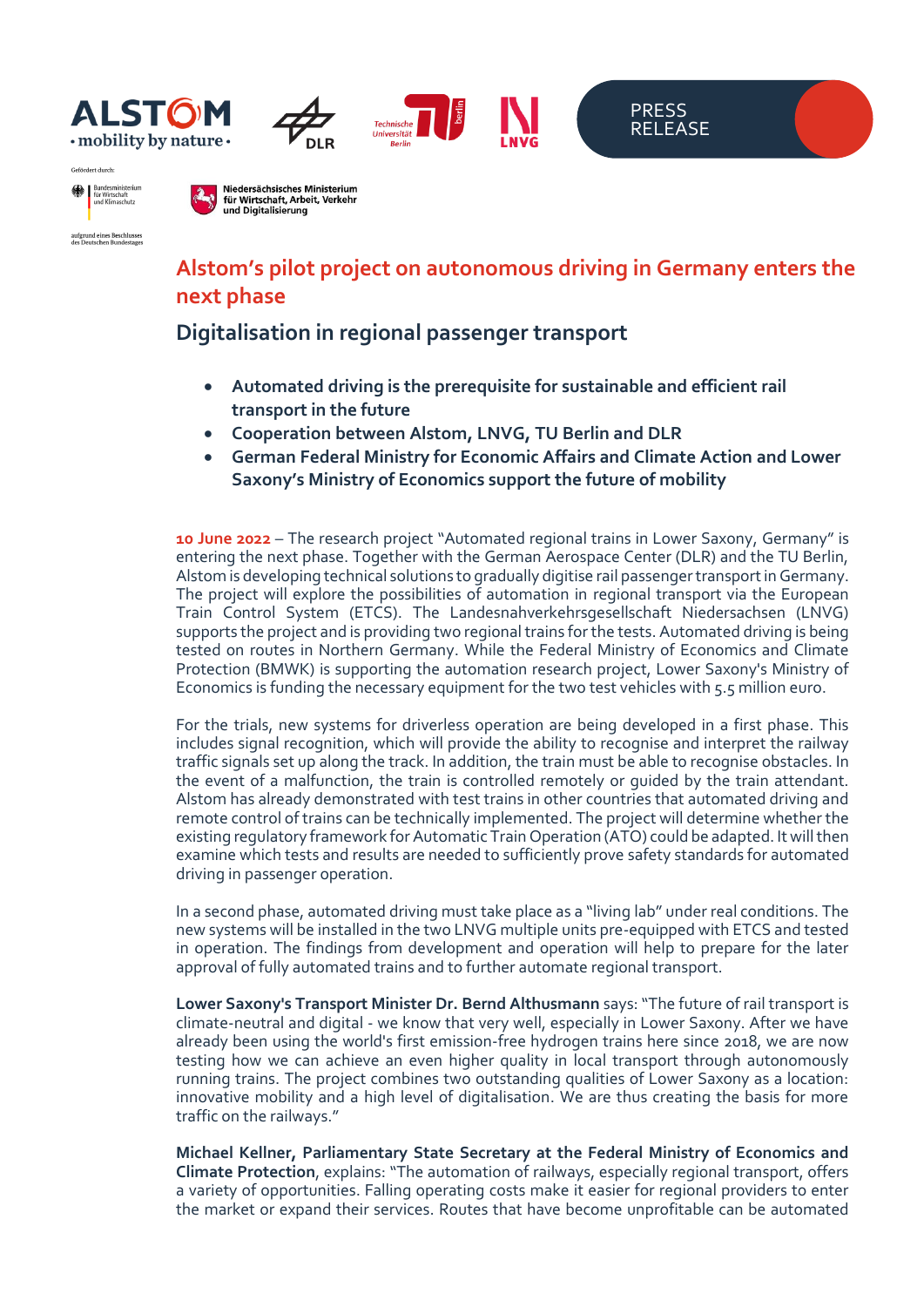

aufgrund eines Beschlusses des Deutschen Bundestages

Gefördert durch:



Niedersächsisches Ministerium für Wirtschaft, Arbeit, Verkehr und Digitalisierung

and operated profitably again. This also reduces commuting by road: less CO2 emissions and a more relaxed journey for commuters."

"Automated driving is the prerequisite for sustainable and efficient rail transport in the future. With our joint pilot project, we are creating the basis for the use of this technology in German regional transport and are significantly driving forward the implementation of corresponding technical solutions," says **Müslüm Yakisan, President of the DACH Region at Alstom**. "In addition to our partnership with LNVG, we are also actively involved in several other ongoing automation projects for German regional transport. For example, we will be converting S-Bahn and regional trains in the greater Stuttgart area to ETCS technology as part of the Stuttgart 21 and 'Digital Node Stuttgart' lighthouse projects."

**Carmen Schwabl, Managing Director LNVG**, emphasises: "The promotion of technical innovations is a core concern for us. We are pleased to be able to support this development with two of our vehicles."

"An automated regional multiple unit running on German lines represents an exciting application for research in railway engineering," says **Prof. Dr.-Ing Birgit Milius, Head of the Department of Railway Operations and Infrastructure atthe TU Berlin**. "The scientific objectives include the optimisation of the remote-control operator's workplace for railway applications and operational studies for mobile train control by the train attendant inside and outside the driver's cab. Usability studies and technical feasibility are in the foreground. The TU Berlin is also scientifically supervising the topic of preparing for approval. Together with the partners, the TU Berlin is developing a system definition for driverless driving, variance analyses to today's operation with a driver and safety analyses of the new system. A possible path towards a generic approval of driverless driving is to be developed."

"The automation of rail transport is an important step for a flexible and more attractive mobility offer in the region. The associated changes to operational processes, as well as the tasks and roles of staff and a user-centred design of future workplaces are research questions on which DLR is working. The exciting thing here is that this work is being done in the context of a living laboratory, and thus very close to real operations," explains **Dr. Bärbel Jäger from the DLR Institute of Transportation Systems**.

For the introduction of automated rail operations in the regional sector, DLR will identify both the operational requirements for the technology to be used later and the necessary adaptations regarding the manually operated vehicle today. In addition, the researchers will use railway operational and economic calculations to investigate how the automation solutions can be transferred to other regional lines. The aim is to derive recommendations for action for their equipment.

Alstom™ is a trademark of the Alstom Group